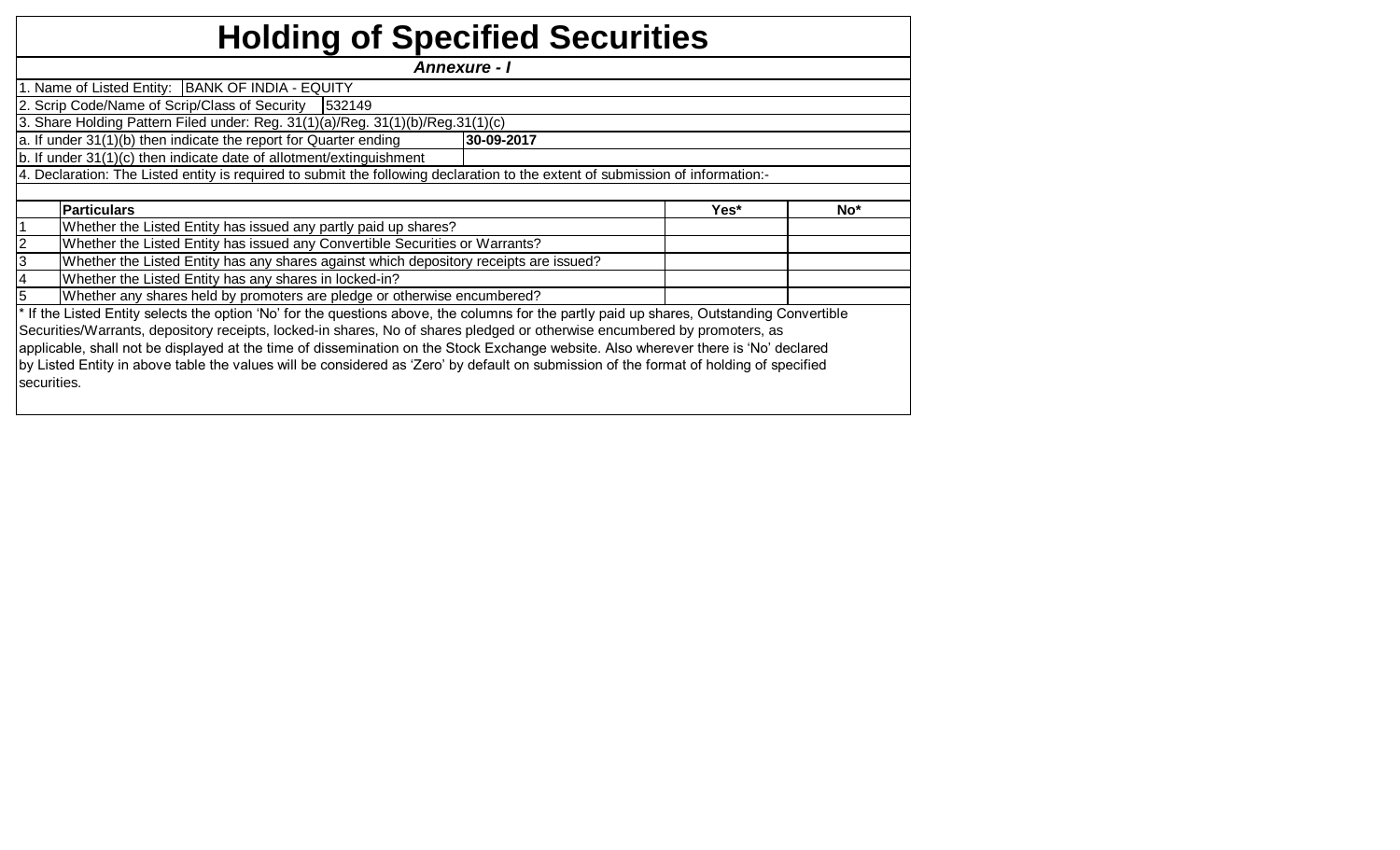|              |                                       |                                      |                                                               |                                                                |                                                                                |                                                              | Table I - SUMMARY STATEMENT HOLDING OF SPECIFIED SECURITIES                                                                          |                                                                                                                 |  |            |                         |                         |            |                                                                                                                                   |                                                                                                                                                  |                                                  |           |                                                                                      |  |                                                                                   |
|--------------|---------------------------------------|--------------------------------------|---------------------------------------------------------------|----------------------------------------------------------------|--------------------------------------------------------------------------------|--------------------------------------------------------------|--------------------------------------------------------------------------------------------------------------------------------------|-----------------------------------------------------------------------------------------------------------------|--|------------|-------------------------|-------------------------|------------|-----------------------------------------------------------------------------------------------------------------------------------|--------------------------------------------------------------------------------------------------------------------------------------------------|--------------------------------------------------|-----------|--------------------------------------------------------------------------------------|--|-----------------------------------------------------------------------------------|
| Cate<br>gory | Category of<br>shareholder<br>(II)    | No.s of<br>Share<br>holders<br>(III) | No. of<br>fully<br>paid up<br>equity<br>Share<br>held<br>(IV) | No.s of<br>Partly<br>paid-up<br>equity<br>Share<br>held<br>(V) | No. of<br>shares<br>underlying<br><b>Depository</b><br><b>Receipts</b><br>(VI) | Total nos.<br>shares<br>held<br>$(VII)$ =<br>$(IV)+(V)+(VI)$ | Shareholding<br>as a % of total<br>no. of shares<br>(calculated as<br>per<br><b>SCRR, 1957)</b><br>(VIII)<br>As a % of<br>$(A+B+C2)$ | <b>Number of Votting Rights</b><br>held in each class of<br>securities<br>(IX)<br>No of Voting<br><b>Rights</b> |  |            | Total<br>as a<br>$%$ of |                         |            | No. of<br><b>Shares</b><br><b>Underlying</b><br>Outstating<br>convertible<br>securities<br>(including<br><b>Warrants</b> )<br>(X) | Shareholding.<br>as a % assuming<br>full conversion<br>of convertible<br>securities(as a<br>of diluted share<br>capital)<br>$(XI) = (VII) + (X)$ | <b>Number of</b><br>Locked in<br>shares<br>(XII) |           | <b>Number of</b><br><b>Shares</b><br>pledged or<br>otherwise<br>encumbered<br>(XIII) |  | <b>Number of</b><br>equity<br>shares held<br>m<br>dematerialized<br>form<br>(XIV) |
|              |                                       |                                      |                                                               |                                                                |                                                                                |                                                              |                                                                                                                                      | <b>Total</b><br>Class<br>Class<br><b>Equity</b><br><b>Others</b>                                                |  | $(A+B+C)$  |                         | As a % of<br>$(A+B+C2)$ | No.<br>(a) | As a % of<br>total<br>shares held                                                                                                 | No.<br>(a)                                                                                                                                       | As a % of<br>total<br>shares held<br>(b)         |           |                                                                                      |  |                                                                                   |
| (A)          | Promoter & Promoter Group             |                                      | 889865942                                                     |                                                                |                                                                                | 889865942                                                    | 75.1229                                                                                                                              | 889865942                                                                                                       |  | 889865942  | 75.1229                 |                         | 75.1229    | 889865942                                                                                                                         | 100.0000                                                                                                                                         |                                                  | 0.0000    | 889865942                                                                            |  |                                                                                   |
| (B)          | <b>Public</b>                         | 273558                               | 294680296                                                     |                                                                |                                                                                | 294680296                                                    | 24.8771                                                                                                                              | 294680296                                                                                                       |  | 294680296  | 24.8771                 |                         | 24.8771    | 17500000                                                                                                                          | 5.9386                                                                                                                                           | <b>NA</b>                                        | <b>NA</b> | 279468627                                                                            |  |                                                                                   |
| (C)          | Non Promoter-Non Public               |                                      |                                                               |                                                                |                                                                                |                                                              |                                                                                                                                      |                                                                                                                 |  |            | 0.0000                  |                         | 0.0000     |                                                                                                                                   | 0.0000                                                                                                                                           | <b>NA</b>                                        | <b>NA</b> | $\Omega$                                                                             |  |                                                                                   |
| (C1)         | Shares underlying DRs                 |                                      |                                                               |                                                                |                                                                                |                                                              | <b>NA</b>                                                                                                                            |                                                                                                                 |  |            | 0.0000                  |                         | 0.0000     |                                                                                                                                   | 0.0000                                                                                                                                           | <b>NA</b>                                        | <b>NA</b> | $\Omega$                                                                             |  |                                                                                   |
| (C2)         | <b>Shares held by Emplovee Trusts</b> |                                      |                                                               |                                                                |                                                                                |                                                              |                                                                                                                                      |                                                                                                                 |  |            | 0.0000                  |                         | 0.0000     |                                                                                                                                   | 0.0000                                                                                                                                           | <b>NA</b>                                        | <b>NA</b> | $\Omega$                                                                             |  |                                                                                   |
|              | Total                                 |                                      | 273559 1184546238                                             |                                                                |                                                                                | 1184546238                                                   |                                                                                                                                      | 1184546238                                                                                                      |  | 1184546238 | 100.0000                |                         | 100.0000   | 907365942                                                                                                                         | 76.6003                                                                                                                                          |                                                  |           | 1169334569                                                                           |  |                                                                                   |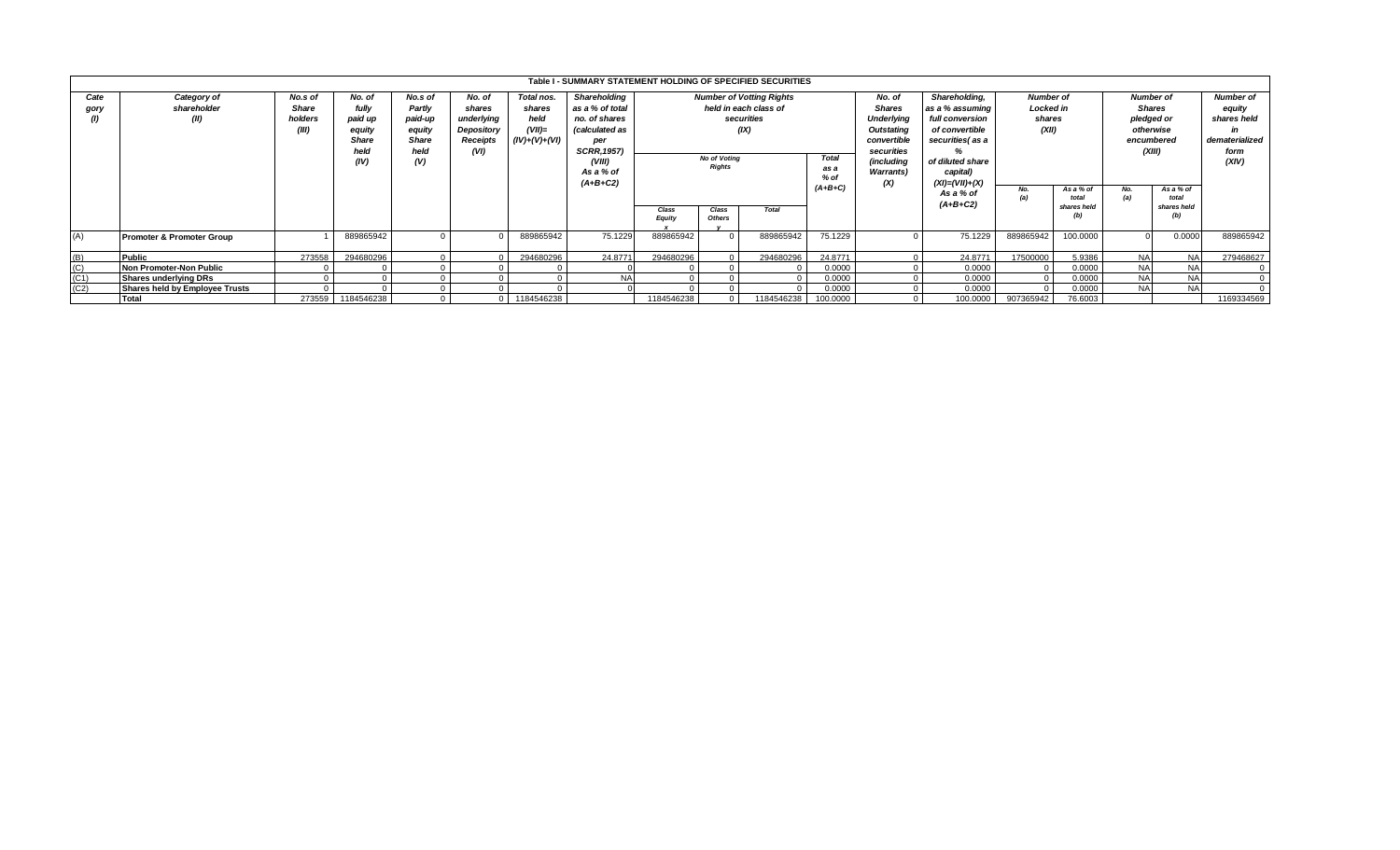|       |                                                                                                                                                                                                                |             |                                           |                                                                      |                                                            |                                                                  |                                                             |                                                                                                  |                                                                                                                       |                 | Table II - STATEMENT SHOWING SHAREHOLDING PATTERN OF THE PROMOTER AND PROMOTER GROUP |                                             |                       |         |                                |                    |              |                                                                                                       |           |  |  |  |  |  |  |                                                                                                                                                                              |                                                                |                    |                                                                                                    |                    |                                                                                    |
|-------|----------------------------------------------------------------------------------------------------------------------------------------------------------------------------------------------------------------|-------------|-------------------------------------------|----------------------------------------------------------------------|------------------------------------------------------------|------------------------------------------------------------------|-------------------------------------------------------------|--------------------------------------------------------------------------------------------------|-----------------------------------------------------------------------------------------------------------------------|-----------------|--------------------------------------------------------------------------------------|---------------------------------------------|-----------------------|---------|--------------------------------|--------------------|--------------|-------------------------------------------------------------------------------------------------------|-----------|--|--|--|--|--|--|------------------------------------------------------------------------------------------------------------------------------------------------------------------------------|----------------------------------------------------------------|--------------------|----------------------------------------------------------------------------------------------------|--------------------|------------------------------------------------------------------------------------|
|       | Category & Name of the<br>shareholders<br>(I)                                                                                                                                                                  | PAN<br>(II) | No of<br><b>Share</b><br>holders<br>(III) | No of<br>fully<br>paid up<br>equity<br><b>Shares</b><br>held<br>(IV) | Partly<br>paid-up<br>equity<br><b>Share</b><br>held<br>(V) | No. of<br>shares<br>underlying<br>Depository<br>Receipts<br>(VI) | Total nos.<br>shares<br>held<br>$(VII)=$<br>$(IV)+(V)+(VI)$ | Shareholding<br>% calculated<br>as per<br><b>SCRR, 1957</b><br>As a % of<br>$(A+B+C2)$<br>(VIII) | <b>Number of Voting Rights</b><br>held in each class of<br>securities<br>(IX)<br><b>No of Voting</b><br><b>Rights</b> |                 |                                                                                      | <b>Total</b><br>as a<br>$%$ of<br>$(A+B+C)$ |                       |         |                                |                    |              | <b>Underlying</b><br><b>Outstating</b><br>convertible<br>securities<br>(including<br><b>Warrants)</b> |           |  |  |  |  |  |  | Shareholding,<br>as a % assuming<br>full conversion<br>of convertible<br>securities(as a<br>%<br>of diluted share<br>capital)<br>$(XI)=(VII)+(X)$<br>As a % of<br>$(A+B+C2)$ | <b>Number of</b><br>Locked in<br>shares<br>(XII)<br>No.<br>(a) | As a % of<br>total | <b>Number of</b><br><b>Shares</b><br>pledged or<br>otherwise<br>encumbered<br>(XIII)<br>No.<br>(a) | As a % of<br>total | <b>Number of</b><br>equity<br>shares held<br>in<br>dematerialized<br>form<br>(XIV) |
|       |                                                                                                                                                                                                                |             |                                           |                                                                      |                                                            |                                                                  |                                                             |                                                                                                  | Class<br><b>Equity</b>                                                                                                | Class<br>Others | <b>Total</b>                                                                         |                                             |                       |         |                                | shares held<br>(b) |              | shares held<br>(b)                                                                                    |           |  |  |  |  |  |  |                                                                                                                                                                              |                                                                |                    |                                                                                                    |                    |                                                                                    |
|       | 1 Indian                                                                                                                                                                                                       |             |                                           |                                                                      |                                                            |                                                                  |                                                             |                                                                                                  |                                                                                                                       |                 |                                                                                      |                                             |                       |         |                                |                    |              |                                                                                                       |           |  |  |  |  |  |  |                                                                                                                                                                              |                                                                |                    |                                                                                                    |                    |                                                                                    |
|       |                                                                                                                                                                                                                |             |                                           |                                                                      |                                                            |                                                                  |                                                             |                                                                                                  |                                                                                                                       |                 |                                                                                      |                                             |                       |         |                                |                    |              |                                                                                                       |           |  |  |  |  |  |  |                                                                                                                                                                              |                                                                |                    |                                                                                                    |                    |                                                                                    |
|       | (a) Individuals/Hindu undivided Family                                                                                                                                                                         |             |                                           |                                                                      |                                                            |                                                                  |                                                             |                                                                                                  |                                                                                                                       |                 |                                                                                      |                                             |                       |         |                                |                    |              |                                                                                                       |           |  |  |  |  |  |  |                                                                                                                                                                              |                                                                |                    |                                                                                                    |                    |                                                                                    |
|       | <b>PRESIDENT OF INDIA</b>                                                                                                                                                                                      |             |                                           | 889865942                                                            | $\Omega$<br>ΩL                                             | $\Omega$                                                         | 889865942                                                   | 75.1229                                                                                          | 889865942                                                                                                             | $\Omega$        | 889865942                                                                            | 75.1229                                     | $\Omega$              | 75.1229 | 889865942                      | 100.0000           |              | 0.0000                                                                                                | 889865942 |  |  |  |  |  |  |                                                                                                                                                                              |                                                                |                    |                                                                                                    |                    |                                                                                    |
|       | Total                                                                                                                                                                                                          |             |                                           | 889865942                                                            |                                                            | $\mathbf{r}$                                                     | 889865942                                                   | 75.1229                                                                                          | 889865942                                                                                                             | $\Omega$        | 889865942                                                                            | 75.1229                                     | $\mathbf{o}$          | 75.1229 | 889865942                      | 100.0000           | $\mathbf{a}$ | 0.0000                                                                                                | 889865942 |  |  |  |  |  |  |                                                                                                                                                                              |                                                                |                    |                                                                                                    |                    |                                                                                    |
|       | (b) Central Government/State Government(s)                                                                                                                                                                     |             | $\Omega$                                  |                                                                      |                                                            |                                                                  |                                                             | 0.0000                                                                                           | $\overline{0}$                                                                                                        |                 | $\Omega$                                                                             | 0.0000                                      |                       | 0.0000  |                                | 0.0000             |              | 0.0000                                                                                                |           |  |  |  |  |  |  |                                                                                                                                                                              |                                                                |                    |                                                                                                    |                    |                                                                                    |
|       | Total                                                                                                                                                                                                          |             |                                           | $\overline{0}$<br>$\Omega$                                           | $\Omega$<br>n.                                             | $\overline{0}$                                                   | $\Omega$<br>$\Omega$                                        |                                                                                                  | 0                                                                                                                     |                 |                                                                                      | 0.0000                                      | $\overline{0}$<br>- O | 0.0000  | $\overline{0}$<br>$\mathbf{0}$ |                    |              | 0.0000                                                                                                |           |  |  |  |  |  |  |                                                                                                                                                                              |                                                                |                    |                                                                                                    |                    |                                                                                    |
|       |                                                                                                                                                                                                                |             |                                           |                                                                      |                                                            |                                                                  |                                                             | 0.0000                                                                                           |                                                                                                                       |                 |                                                                                      |                                             |                       |         |                                | 0.0000             |              |                                                                                                       |           |  |  |  |  |  |  |                                                                                                                                                                              |                                                                |                    |                                                                                                    |                    |                                                                                    |
|       | (c) Financial Institutions/Banks                                                                                                                                                                               |             | $\Omega$                                  | $\Omega$                                                             |                                                            |                                                                  |                                                             | 0.0000                                                                                           |                                                                                                                       |                 |                                                                                      |                                             | $\Omega$              | 0.0000  | $\Omega$                       | 0.0000             |              | 0.0000                                                                                                |           |  |  |  |  |  |  |                                                                                                                                                                              |                                                                |                    |                                                                                                    |                    |                                                                                    |
|       | Total                                                                                                                                                                                                          |             |                                           |                                                                      |                                                            |                                                                  |                                                             | 0.0000                                                                                           |                                                                                                                       |                 |                                                                                      | 0.0000<br>0.0000                            |                       |         | $\Omega$                       |                    |              |                                                                                                       |           |  |  |  |  |  |  |                                                                                                                                                                              |                                                                |                    |                                                                                                    |                    |                                                                                    |
|       | Sub-Total (A)(1)                                                                                                                                                                                               |             |                                           |                                                                      |                                                            |                                                                  | 889865942                                                   |                                                                                                  | 889865942                                                                                                             |                 |                                                                                      |                                             |                       | 0.0000  | 889865942                      | 0.0000             |              | 0.0000                                                                                                |           |  |  |  |  |  |  |                                                                                                                                                                              |                                                                |                    |                                                                                                    |                    |                                                                                    |
|       | 2 Foreign                                                                                                                                                                                                      |             |                                           | 889865942                                                            |                                                            |                                                                  |                                                             | 75.1229                                                                                          |                                                                                                                       |                 | 889865942                                                                            | 75.1229                                     |                       | 75.1229 |                                | 100.0000           |              | 0.0000                                                                                                | 889865942 |  |  |  |  |  |  |                                                                                                                                                                              |                                                                |                    |                                                                                                    |                    |                                                                                    |
|       | (a) Individuals (Non-Resident Individuals/Foreign Individuals)                                                                                                                                                 |             |                                           |                                                                      |                                                            |                                                                  |                                                             |                                                                                                  |                                                                                                                       |                 |                                                                                      |                                             |                       |         |                                |                    |              |                                                                                                       |           |  |  |  |  |  |  |                                                                                                                                                                              |                                                                |                    |                                                                                                    |                    |                                                                                    |
|       |                                                                                                                                                                                                                |             | $\Omega$                                  |                                                                      |                                                            |                                                                  |                                                             | 0.0000                                                                                           | $\Omega$                                                                                                              |                 |                                                                                      | 0.0000                                      | $\Omega$              | 0.0000  | $\mathbf 0$                    | 0.0000             |              | 0.000C                                                                                                |           |  |  |  |  |  |  |                                                                                                                                                                              |                                                                |                    |                                                                                                    |                    |                                                                                    |
|       | Total                                                                                                                                                                                                          |             |                                           |                                                                      |                                                            |                                                                  | $\mathbf{r}$                                                | 0.0000                                                                                           | $\Omega$                                                                                                              |                 |                                                                                      | 0.0000                                      | - 0                   | 0.0000  | $\mathbf{o}$                   | 0.0000             |              | 0.0000                                                                                                |           |  |  |  |  |  |  |                                                                                                                                                                              |                                                                |                    |                                                                                                    |                    |                                                                                    |
|       | (b) Government                                                                                                                                                                                                 |             |                                           |                                                                      |                                                            |                                                                  |                                                             |                                                                                                  |                                                                                                                       |                 |                                                                                      |                                             |                       |         |                                |                    |              |                                                                                                       |           |  |  |  |  |  |  |                                                                                                                                                                              |                                                                |                    |                                                                                                    |                    |                                                                                    |
|       |                                                                                                                                                                                                                |             | $\Omega$                                  |                                                                      |                                                            |                                                                  |                                                             | 0.0000                                                                                           | $\Omega$                                                                                                              |                 |                                                                                      | 0.0000                                      | $\Omega$              | 0.0000  | $\mathbf 0$                    | 0.0000             |              | 0.0000                                                                                                |           |  |  |  |  |  |  |                                                                                                                                                                              |                                                                |                    |                                                                                                    |                    |                                                                                    |
|       | Total                                                                                                                                                                                                          |             |                                           |                                                                      |                                                            |                                                                  |                                                             | 0.0000                                                                                           | $\Omega$                                                                                                              |                 |                                                                                      | 0.0000                                      | $\mathbf{r}$          | 0.0000  | o                              | 0.0000             |              | 0.0000                                                                                                |           |  |  |  |  |  |  |                                                                                                                                                                              |                                                                |                    |                                                                                                    |                    |                                                                                    |
|       | (c) Institutions                                                                                                                                                                                               |             |                                           |                                                                      |                                                            |                                                                  |                                                             |                                                                                                  |                                                                                                                       |                 |                                                                                      |                                             |                       |         |                                |                    |              |                                                                                                       |           |  |  |  |  |  |  |                                                                                                                                                                              |                                                                |                    |                                                                                                    |                    |                                                                                    |
|       |                                                                                                                                                                                                                |             |                                           |                                                                      |                                                            |                                                                  |                                                             | 0.0000                                                                                           |                                                                                                                       |                 |                                                                                      | 0.0000                                      | $\Omega$              | 0.0000  | $\overline{0}$                 | 0.0000             |              | 0.0000                                                                                                |           |  |  |  |  |  |  |                                                                                                                                                                              |                                                                |                    |                                                                                                    |                    |                                                                                    |
|       | Total                                                                                                                                                                                                          |             |                                           |                                                                      |                                                            |                                                                  |                                                             | 0.0000                                                                                           |                                                                                                                       |                 |                                                                                      | 0.0000                                      |                       | 0.0000  | $\Omega$                       | 0.0000             |              | 0.0000                                                                                                |           |  |  |  |  |  |  |                                                                                                                                                                              |                                                                |                    |                                                                                                    |                    |                                                                                    |
|       | (d) Foreign Portfolio Investor                                                                                                                                                                                 |             |                                           |                                                                      |                                                            |                                                                  |                                                             |                                                                                                  |                                                                                                                       |                 |                                                                                      |                                             |                       |         |                                |                    |              |                                                                                                       |           |  |  |  |  |  |  |                                                                                                                                                                              |                                                                |                    |                                                                                                    |                    |                                                                                    |
|       |                                                                                                                                                                                                                |             |                                           |                                                                      |                                                            |                                                                  |                                                             | 0.0000                                                                                           | $\Omega$                                                                                                              |                 |                                                                                      | 0.0000                                      |                       | 0.0000  | $\Omega$                       | 0.0000             |              | 0.0000                                                                                                |           |  |  |  |  |  |  |                                                                                                                                                                              |                                                                |                    |                                                                                                    |                    |                                                                                    |
|       | Total                                                                                                                                                                                                          |             |                                           |                                                                      | n                                                          |                                                                  |                                                             | 0.0000                                                                                           | $\mathbf{a}$                                                                                                          |                 |                                                                                      | 0.0000                                      | -nl                   | 0.0000  | $\mathbf{o}$                   | 0.0000             |              | 0.0000                                                                                                |           |  |  |  |  |  |  |                                                                                                                                                                              |                                                                |                    |                                                                                                    |                    |                                                                                    |
|       | Sub-Total (A)(2)                                                                                                                                                                                               |             |                                           |                                                                      |                                                            |                                                                  |                                                             | 0.0000                                                                                           | $\Omega$                                                                                                              |                 |                                                                                      | 0.0000                                      |                       | 0.0000  | $\Omega$                       | 0.0000             |              | 0.0000                                                                                                |           |  |  |  |  |  |  |                                                                                                                                                                              |                                                                |                    |                                                                                                    |                    |                                                                                    |
|       | <b>Total Shareholding of Promoter</b>                                                                                                                                                                          |             |                                           | 889865942                                                            |                                                            |                                                                  | 889865942                                                   | 75.1229                                                                                          | 889865942                                                                                                             |                 | 889865942                                                                            | 75.1229                                     |                       | 75.1229 | 889865942                      | 100.0000           |              | 0.0000                                                                                                | 889865942 |  |  |  |  |  |  |                                                                                                                                                                              |                                                                |                    |                                                                                                    |                    |                                                                                    |
|       | and Promoter Group (A) =                                                                                                                                                                                       |             |                                           |                                                                      |                                                            |                                                                  |                                                             |                                                                                                  |                                                                                                                       |                 |                                                                                      |                                             |                       |         |                                |                    |              |                                                                                                       |           |  |  |  |  |  |  |                                                                                                                                                                              |                                                                |                    |                                                                                                    |                    |                                                                                    |
|       | $(A)(1)+(A)(2)$                                                                                                                                                                                                |             |                                           |                                                                      |                                                            |                                                                  |                                                             |                                                                                                  |                                                                                                                       |                 |                                                                                      |                                             |                       |         |                                |                    |              |                                                                                                       |           |  |  |  |  |  |  |                                                                                                                                                                              |                                                                |                    |                                                                                                    |                    |                                                                                    |
|       |                                                                                                                                                                                                                |             |                                           |                                                                      |                                                            |                                                                  |                                                             |                                                                                                  |                                                                                                                       |                 |                                                                                      |                                             |                       |         |                                |                    |              |                                                                                                       |           |  |  |  |  |  |  |                                                                                                                                                                              |                                                                |                    |                                                                                                    |                    |                                                                                    |
|       | Details of Shares which remain unclaimed may be given hear along with details such as number of shareholders, outstanding shares held in demat/unclaimed suspense account, voting rights which are frozen etc. |             |                                           |                                                                      |                                                            |                                                                  |                                                             |                                                                                                  |                                                                                                                       |                 |                                                                                      |                                             |                       |         |                                |                    |              |                                                                                                       |           |  |  |  |  |  |  |                                                                                                                                                                              |                                                                |                    |                                                                                                    |                    |                                                                                    |
| Note: |                                                                                                                                                                                                                |             |                                           |                                                                      |                                                            |                                                                  |                                                             |                                                                                                  |                                                                                                                       |                 |                                                                                      |                                             |                       |         |                                |                    |              |                                                                                                       |           |  |  |  |  |  |  |                                                                                                                                                                              |                                                                |                    |                                                                                                    |                    |                                                                                    |
|       | (1) PAN would not be displayed on website of Stock Exchange(s).                                                                                                                                                |             |                                           |                                                                      |                                                            |                                                                  |                                                             |                                                                                                  |                                                                                                                       |                 |                                                                                      |                                             |                       |         |                                |                    |              |                                                                                                       |           |  |  |  |  |  |  |                                                                                                                                                                              |                                                                |                    |                                                                                                    |                    |                                                                                    |
|       | (2) The term "Encumbrance" has the same meaning as assigned under regulation 28(3) of SEBI (Substantial Acquisition of Shares and Takeovers) Regulations, 2011.                                                |             |                                           |                                                                      |                                                            |                                                                  |                                                             |                                                                                                  |                                                                                                                       |                 |                                                                                      |                                             |                       |         |                                |                    |              |                                                                                                       |           |  |  |  |  |  |  |                                                                                                                                                                              |                                                                |                    |                                                                                                    |                    |                                                                                    |
|       |                                                                                                                                                                                                                |             |                                           |                                                                      |                                                            |                                                                  |                                                             |                                                                                                  |                                                                                                                       |                 |                                                                                      |                                             |                       |         |                                |                    |              |                                                                                                       |           |  |  |  |  |  |  |                                                                                                                                                                              |                                                                |                    |                                                                                                    |                    |                                                                                    |
|       |                                                                                                                                                                                                                |             |                                           |                                                                      |                                                            |                                                                  |                                                             |                                                                                                  |                                                                                                                       |                 |                                                                                      |                                             |                       |         |                                |                    |              |                                                                                                       |           |  |  |  |  |  |  |                                                                                                                                                                              |                                                                |                    |                                                                                                    |                    |                                                                                    |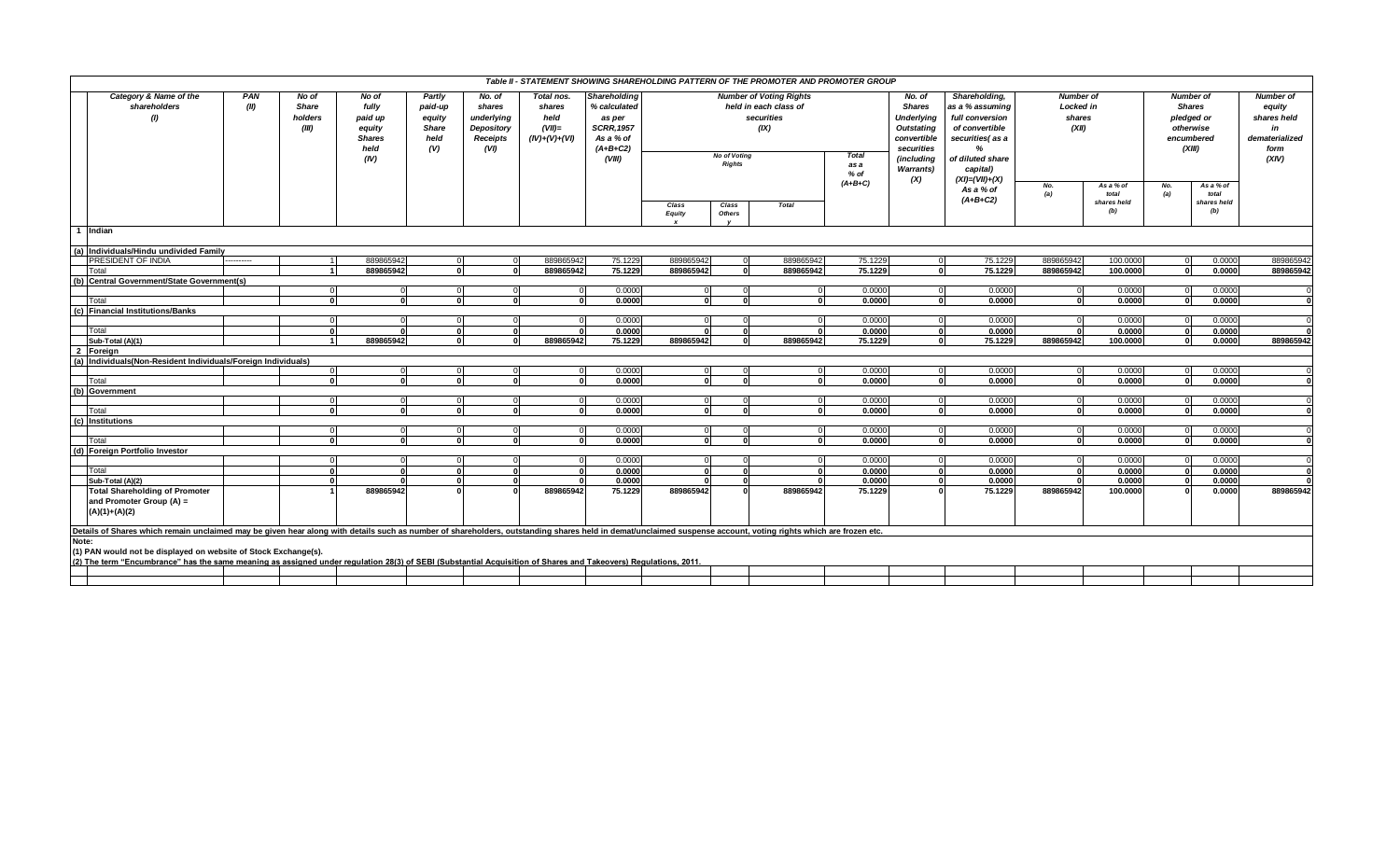|                                                       |                                                          |            |                                             |                                                                      |                                                     |                                                                                 |                                                          |                                                                                                   |                        |                                      | Table III - STATEMENT SHOWING SHAREHOLDING PATTERN OF THE PUBLIC SHAREHOLDER  |                         |                                                                                                                                   |                                                                                                                                            |                                               |                    |                                                                                      |                    |                                                                              |
|-------------------------------------------------------|----------------------------------------------------------|------------|---------------------------------------------|----------------------------------------------------------------------|-----------------------------------------------------|---------------------------------------------------------------------------------|----------------------------------------------------------|---------------------------------------------------------------------------------------------------|------------------------|--------------------------------------|-------------------------------------------------------------------------------|-------------------------|-----------------------------------------------------------------------------------------------------------------------------------|--------------------------------------------------------------------------------------------------------------------------------------------|-----------------------------------------------|--------------------|--------------------------------------------------------------------------------------|--------------------|------------------------------------------------------------------------------|
| PAN<br>Category & Name of the<br>(II)<br>shareholders |                                                          |            | No.s of<br><b>Share</b><br>holders<br>(III) | No. of<br>fully<br>paid up<br>equity<br><b>Share</b><br>held<br>(IV) | Partly<br>paid-up<br>equity<br>Share<br>held<br>(V) | No.s of<br>shares<br>underlying<br><b>Depository</b><br><b>Receipts</b><br>(VI) | Total nos.<br>shares<br>held<br>(VII)<br>$(IV)+(V)+(VI)$ | Shareholding<br>% calculated<br>as per<br><b>SCRR, 1957)</b><br>As a % of<br>$(A+B+C2)$<br>(VIII) |                        | <b>No of Voting</b><br><b>Rights</b> | <b>Number of Voting Rights</b><br>held in each class of<br>securities<br>(IX) | Total<br>as a<br>$%$ of | No. of<br><b>Shares</b><br><b>Underlying</b><br>Outstating<br>convertible<br>securities<br><i>(including</i><br><b>Warrants</b> ) | <b>Total</b><br>Shareholding.<br>as a % assuming<br>full conversion<br>of convertible<br>securities(as a<br>percentage<br>of diluted share | Number of<br><b>Locked in shares</b><br>(XII) |                    | <b>Number of</b><br><b>Shares</b><br>pledged or<br>otherwise<br>encumbered<br>(XIII) |                    | <b>Number of</b><br>equity<br>shares held<br>dematerialized<br>form<br>(XIV) |
|                                                       |                                                          |            |                                             |                                                                      |                                                     |                                                                                 |                                                          |                                                                                                   |                        |                                      |                                                                               |                         | (X)                                                                                                                               | capital)<br>$(XI) = (VII) + (X)$                                                                                                           | No.<br>(a)                                    | As a % of<br>total |                                                                                      | As a % of<br>total |                                                                              |
|                                                       |                                                          |            |                                             |                                                                      |                                                     |                                                                                 |                                                          |                                                                                                   | Class<br><b>Equity</b> | Class<br>Others                      | Total                                                                         | <b>Rights</b>           |                                                                                                                                   | As a % of<br>$(A+B+C2)$                                                                                                                    |                                               | shares held<br>(b) | (Not<br>applicable<br>(a)                                                            | shares held<br>(b) |                                                                              |
|                                                       | <b>Institutions</b>                                      |            |                                             |                                                                      |                                                     |                                                                                 |                                                          |                                                                                                   |                        |                                      |                                                                               |                         |                                                                                                                                   |                                                                                                                                            |                                               |                    |                                                                                      |                    |                                                                              |
|                                                       | (a) Mutual Funds                                         |            | 21 <sup>1</sup>                             | 19825238                                                             |                                                     |                                                                                 | 19825238                                                 | 1.6737                                                                                            | 19825238               |                                      | 19825238                                                                      | 1.6737                  | $\sqrt{2}$                                                                                                                        | 1.6737                                                                                                                                     | $\Omega$                                      | 0.0000             | <b>NA</b>                                                                            | <b>NA</b>          | 19825238                                                                     |
|                                                       | (b) Venture Capital Funds                                |            |                                             |                                                                      |                                                     |                                                                                 |                                                          | 0.0000                                                                                            |                        |                                      |                                                                               | 0.0000                  |                                                                                                                                   | 0.0000                                                                                                                                     |                                               | 0.0000             | <b>NA</b>                                                                            | <b>NA</b>          |                                                                              |
|                                                       | (c) Alternate Investment Funds                           |            |                                             |                                                                      |                                                     |                                                                                 |                                                          | 0.0000                                                                                            |                        |                                      |                                                                               | 0.0000                  |                                                                                                                                   | 0.0000                                                                                                                                     |                                               | 0.0000             | <b>NA</b>                                                                            | <b>NA</b>          |                                                                              |
|                                                       | (d) Foreign Venture Capital Investors                    |            |                                             |                                                                      |                                                     |                                                                                 |                                                          | 0.0000                                                                                            |                        |                                      |                                                                               | 0.0000                  |                                                                                                                                   | 0.0000                                                                                                                                     |                                               | 0.0000             | <b>NA</b>                                                                            | <b>NA</b>          |                                                                              |
|                                                       | (e) Foreian Portfolio Investors                          |            | 60                                          | 22236042                                                             |                                                     |                                                                                 | 22236042                                                 | 1.8772                                                                                            | 22236042               |                                      | 22236042                                                                      | 1.8772                  |                                                                                                                                   | 1.8772                                                                                                                                     |                                               | 0.0000             | <b>NA</b>                                                                            | <b>NA</b>          | 22236042                                                                     |
|                                                       | (f) Financial Institution/Banks                          |            | 38                                          | 14729279                                                             |                                                     |                                                                                 | 14729279                                                 | 1.2435                                                                                            | 14729279               |                                      | 14729279                                                                      | 1.2435                  |                                                                                                                                   | 1.2435                                                                                                                                     |                                               | 0.0000             | <b>NA</b>                                                                            | <b>NA</b>          | 14728479                                                                     |
|                                                       | (g) Insurance Companies                                  |            | 36                                          | 160647868                                                            |                                                     |                                                                                 | 160647868                                                | 13.5620                                                                                           | 160647868              |                                      | 160647868                                                                     | 13.5620                 |                                                                                                                                   | 13.5620                                                                                                                                    | 17500000                                      | 10.8934            | <b>NA</b>                                                                            | <b>NA</b>          | 160647868                                                                    |
|                                                       | LIFE INSURANCE CORPORATION OF INDIA                      | AAACL0582H |                                             | 152781603                                                            |                                                     |                                                                                 | 152781603                                                | 12.8979                                                                                           | 152781603              |                                      | 152781603                                                                     | 12.8979                 |                                                                                                                                   | 12.8979                                                                                                                                    | 17500000                                      | 11.4543            | <b>NA</b>                                                                            | <b>NA</b>          | 152781603                                                                    |
|                                                       | (h) Provident Funds/ Pension Funds                       |            |                                             |                                                                      |                                                     |                                                                                 |                                                          | 0.0000                                                                                            |                        |                                      |                                                                               | 0.0000                  |                                                                                                                                   | 0.0000                                                                                                                                     |                                               | 0.0000             | <b>NA</b>                                                                            | <b>NA</b>          |                                                                              |
|                                                       | (i) Any Other (FII'S)                                    |            | 37                                          | 10690695                                                             |                                                     |                                                                                 | 10690695                                                 | 0.9025                                                                                            | 10690695               |                                      | 10690695                                                                      | 0.9025                  |                                                                                                                                   | 0.9025                                                                                                                                     |                                               | 0.0000             | <b>NA</b>                                                                            | <b>NA</b>          | 10685695                                                                     |
|                                                       | SUB TOTAL (B)(1)                                         |            | 192                                         | 228129122                                                            |                                                     |                                                                                 | 228129122                                                | 19.2588                                                                                           | 228129122              |                                      | 228129122                                                                     | 19.2588                 |                                                                                                                                   | 19.2588                                                                                                                                    | 17500000                                      | 7.6711             | <b>NA</b>                                                                            | <b>NA</b>          | 228123322                                                                    |
|                                                       | Central / State government(s)                            |            |                                             |                                                                      |                                                     |                                                                                 |                                                          |                                                                                                   |                        |                                      |                                                                               |                         |                                                                                                                                   |                                                                                                                                            |                                               |                    |                                                                                      |                    |                                                                              |
|                                                       | (a) Central Government/ State Government(s)/President of |            |                                             |                                                                      |                                                     |                                                                                 |                                                          | 0.0000                                                                                            |                        |                                      |                                                                               | 0.0000                  |                                                                                                                                   | 0.0000                                                                                                                                     |                                               | 0.0000             | <b>NA</b>                                                                            | ΝA                 |                                                                              |
|                                                       | India                                                    |            |                                             |                                                                      |                                                     |                                                                                 |                                                          |                                                                                                   |                        |                                      |                                                                               |                         |                                                                                                                                   |                                                                                                                                            |                                               |                    |                                                                                      |                    |                                                                              |
|                                                       | SUB TOTAL (B)(2)                                         |            |                                             |                                                                      |                                                     |                                                                                 |                                                          | 0.0000                                                                                            |                        |                                      |                                                                               | 0.0000                  |                                                                                                                                   | 0.0000                                                                                                                                     |                                               | 0.0000             | <b>NA</b>                                                                            | <b>NA</b>          |                                                                              |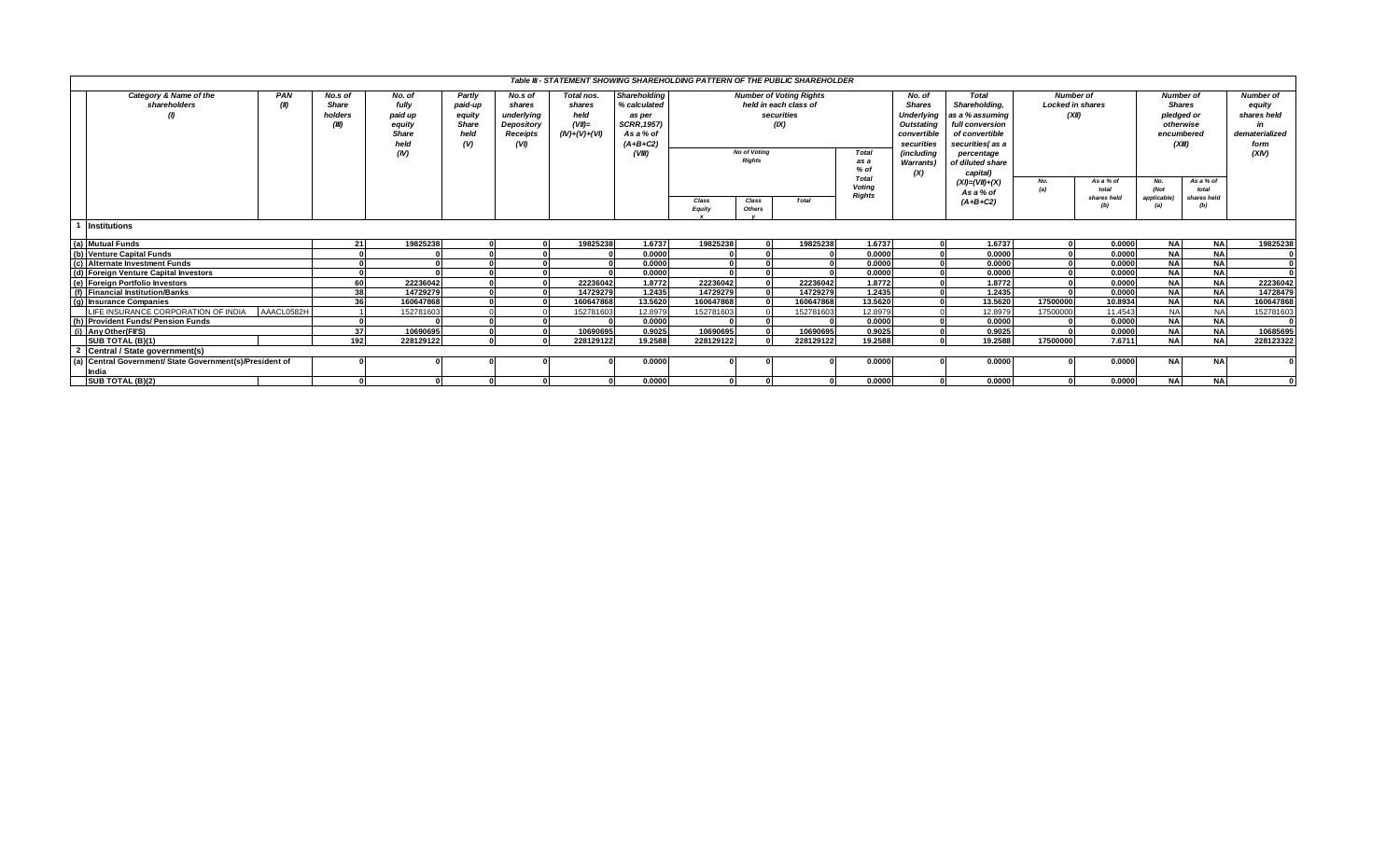| 3 Non-institutions                                                                                                                                                                                             |        |           |  |           |         |           |           |         |         |          |        |           |           |           |
|----------------------------------------------------------------------------------------------------------------------------------------------------------------------------------------------------------------|--------|-----------|--|-----------|---------|-----------|-----------|---------|---------|----------|--------|-----------|-----------|-----------|
| (a. Individuals - i. Individual shareholders holding nominal                                                                                                                                                   | 264405 | 48632109  |  | 4863210   | 4.1055  | 48632109  | 48632109  | 4.1055  | 4.1055  |          | 0.0000 | <b>NA</b> | <b>NA</b> | 36210020  |
| 1) share capital up to Rs. 2 lakhs.                                                                                                                                                                            |        |           |  |           |         |           |           |         |         |          |        |           |           |           |
| (a.  INDIVIDUAL - ii. Individual shareholders holding nominal                                                                                                                                                  | 75     | 4890021   |  | 4890021   | 0.4128  | 4890021   | 4890021   | 0.4128  | 0.4128  |          | 0.0000 | <b>NA</b> | <b>NA</b> | 4869521   |
| 2) share capital in excess of Rs. 2 lakhs.                                                                                                                                                                     |        |           |  |           |         |           |           |         |         |          |        |           |           |           |
| (b) NBFCs registered with RBI                                                                                                                                                                                  |        | 16150     |  | 16150     | 0.0014  | 16150     | 16150     | 0.0014  | 0.0014  |          | 0.0000 | <b>NA</b> | <b>NA</b> | 16150     |
| (c) Employee Trusts                                                                                                                                                                                            |        |           |  |           | 0.0000  |           |           | 0.0000  | 0.0000  |          | 0.0000 | <b>NA</b> | <b>NA</b> |           |
| (d) Overseas Depositories (holding DRs) (balancing figure)                                                                                                                                                     |        |           |  |           | 0.0000  |           |           | 0.0000  | 0.0000  |          | 0.0000 | <b>NA</b> | <b>NA</b> |           |
| (e) Any Other (BODIES CORPORATE)                                                                                                                                                                               | 1316   | 6748624   |  | 6748624   | 0.5697  | 6748624   | 6748624   | 0.5697  | 0.5697  |          | 0.0000 | <b>NA</b> | <b>NA</b> | 6438224   |
| (e) Any Other (CLEARING MEMBER)                                                                                                                                                                                | 429    | 1263993   |  | 1263993   | 0.1067  | 1263993   | 1263993   | 0.1067  | 0.1067  |          | 0.0000 | <b>NA</b> | <b>NA</b> | 1263993   |
| (e) Any Other (EMPLOYEE)                                                                                                                                                                                       | 4913   | 1586700   |  | 1586700   | 0.1340  | 1586700   | 1586700   | 0.1340  | 0.1340  |          | 0.0000 | <b>NA</b> | <b>NA</b> |           |
| (e) Any Other (NON RESIDENT INDIANS (NON REPAT))                                                                                                                                                               | 558    | 349218    |  | 349218    | 0.0295  | 349218    | 349218    | 0.0295  | 0.0295  |          | 0.0000 | <b>NA</b> | <b>NA</b> | 349218    |
| (e) Any Other(NON RESIDENT INDIANS (NRI))                                                                                                                                                                      | 1620   | 2389829   |  | 2389829   | 0.2018  | 2389829   | 2389829   | 0.2018  | 0.2018  |          | 0.0000 | <b>NA</b> | <b>NA</b> | 1679349   |
| (e) Any Other (NON RESIDENT INDIANS (REPAT))                                                                                                                                                                   | 30     | 31350     |  | 31350     | 0.0026  | 31350     | 31350     | 0.0026  | 0.0026  |          | 0.0000 | <b>NA</b> | <b>NA</b> | 31350     |
| (e) Any Other (OVERSEAS BODIES CORPORATES)                                                                                                                                                                     |        | 155700    |  | 155700    | 0.0131  | 155700    | 155700    | 0.0131  | 0.0131  |          | 0.0000 | <b>NA</b> | <b>NA</b> | $\Omega$  |
| (e) Any Other (TRUSTS)                                                                                                                                                                                         |        | 487480    |  | 487480    | 0.0412  | 487480    | 487480    | 0.0412  | 0.0412  |          | 0.0000 | <b>NA</b> | <b>NA</b> | 487480    |
| SUB TOTAL (B)(3)                                                                                                                                                                                               | 273366 | 66551174  |  | 66551174  | 5.6183  | 66551174  | 66551174  | 5.6183  | 5.6183  |          | 0.0000 | <b>NA</b> | <b>NA</b> | 51345305  |
| Total Public Shareholding (B) =<br>$(B)(1)+(B)(2)+(B)(3)$                                                                                                                                                      | 273558 | 294680296 |  | 294680296 | 24.8771 | 294680296 | 294680296 | 24.8771 | 24.8771 | 17500000 | 5.9386 | <b>NA</b> | <b>NA</b> | 279468627 |
| Details of the shareholders acting as persons in Concert including their Shareholding (No. and %): 0                                                                                                           |        |           |  |           |         |           |           |         |         |          |        |           |           |           |
| Details of Shares which remain unclaimed may be given hear along with details such as number of shareholders, outstanding shares held in demat/unclaimed suspense account, voting rights which are frozen etc. |        |           |  |           |         |           |           |         |         |          |        |           |           |           |
| Note:                                                                                                                                                                                                          |        |           |  |           |         |           |           |         |         |          |        |           |           |           |
| (1) PAN would not be displayed on website of Stock Exchange(s).                                                                                                                                                |        |           |  |           |         |           |           |         |         |          |        |           |           |           |
| (2) The above format needs to be disclosed along with the name of following persons:                                                                                                                           |        |           |  |           |         |           |           |         |         |          |        |           |           |           |
| Institutions/Non Institutions holding more than 1% of total number of shares.                                                                                                                                  |        |           |  |           |         |           |           |         |         |          |        |           |           |           |
|                                                                                                                                                                                                                |        |           |  |           |         |           |           |         |         |          |        |           |           |           |